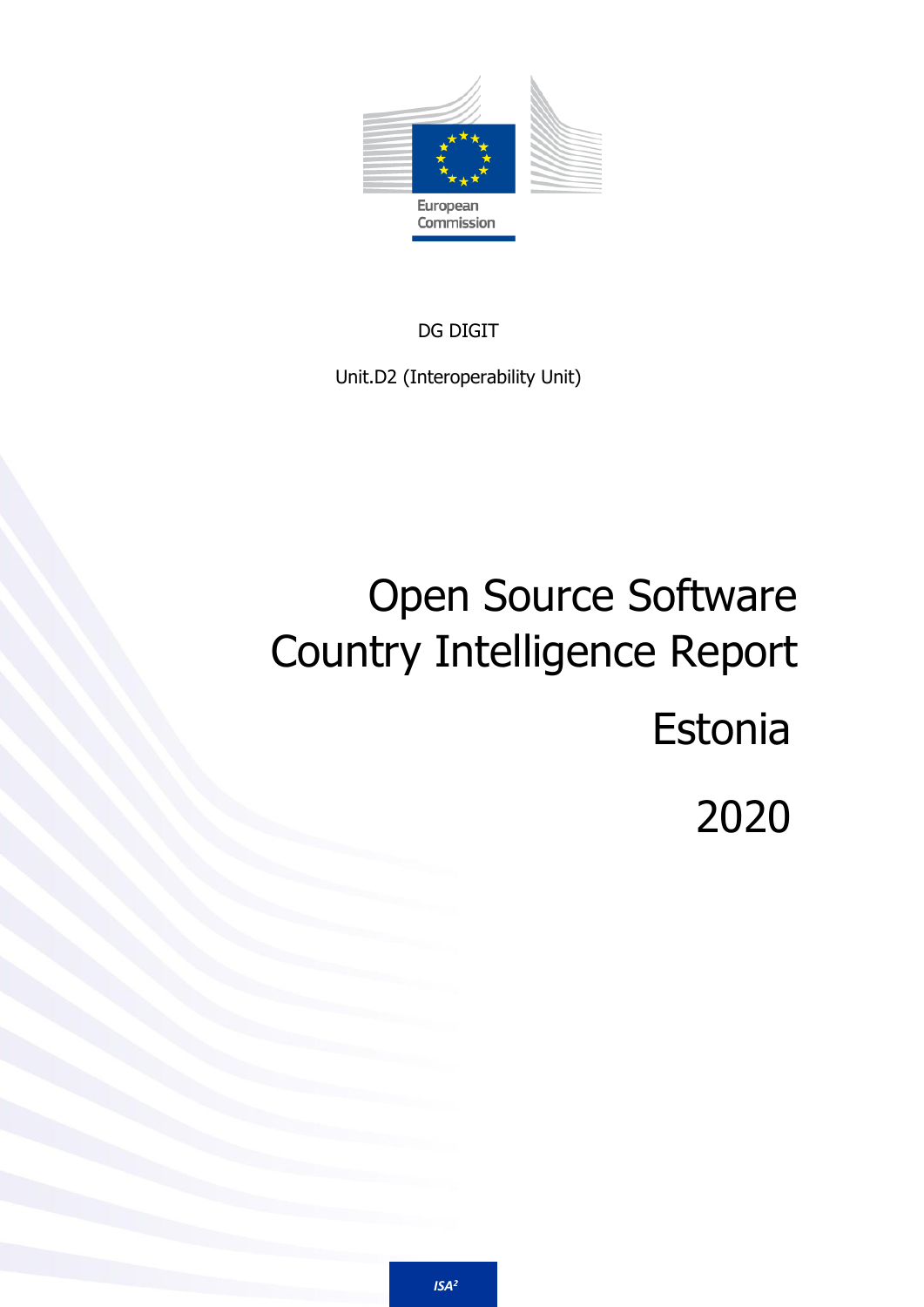This research was carried out for the [ISA2 Programme](https://ec.europa.eu/isa2/home_en) by Wavestone's European Services team. This report is based on publicly available information that was gathered through desk research.

# **WAVESTONE**

#### **Authors**

Federico Chiarelli [\(federico.chiarelli@wavestone.com\)](mailto:federico.chiarelli@wavestone.com) Vivien Devenyi [\(vivien.devenyi@wavestone.com\)](mailto:vivien.devenyi@wavestone.com) Debora Di Giacomo [\(debora.digiacomo@wavestone.com\)](mailto:debora.digiacomo@wavestone.com)

#### **Follow us**

<https://joinup.ec.europa.eu/collection/open-source-observatory-osor>

[@OSOReu](https://twitter.com/OSOReu)

#### **Disclaimer**

The information and views set out in this study are those of the author(s) and do not necessarily reflect the official opinion of the European Commission. This study has been carried out for information and consultation purposes only. It has not been adopted and should not be regarded as representative of the views of Commission staff. Neither the European Commission nor any person acting on the European Commission's behalf may be held responsible for the use which may be made of the information contained therein.

© European Union, 2020



The reuse policy of the European Commission is implemented by the Commission Decision 2011/833/EU of 12 December 2011 on the reuse of Commission documents (OJ L 330, 14.12.2011, p. 39). Except otherwise noted, the reuse of this document is authorised under the Creative Commons Attribution 4.0 International (CC BY 4.0) licence [\(https://creativecommons.org/licenses/by/4.0/\)](https://creativecommons.org/licenses/by/4.0/). This means that reuse is allowed provided appropriate credit is given and any changes are indicated. For any use or reproduction of photos or other material that is not owned by the EU, permission must be sought directly from the copyright holders.

Updated in April 2020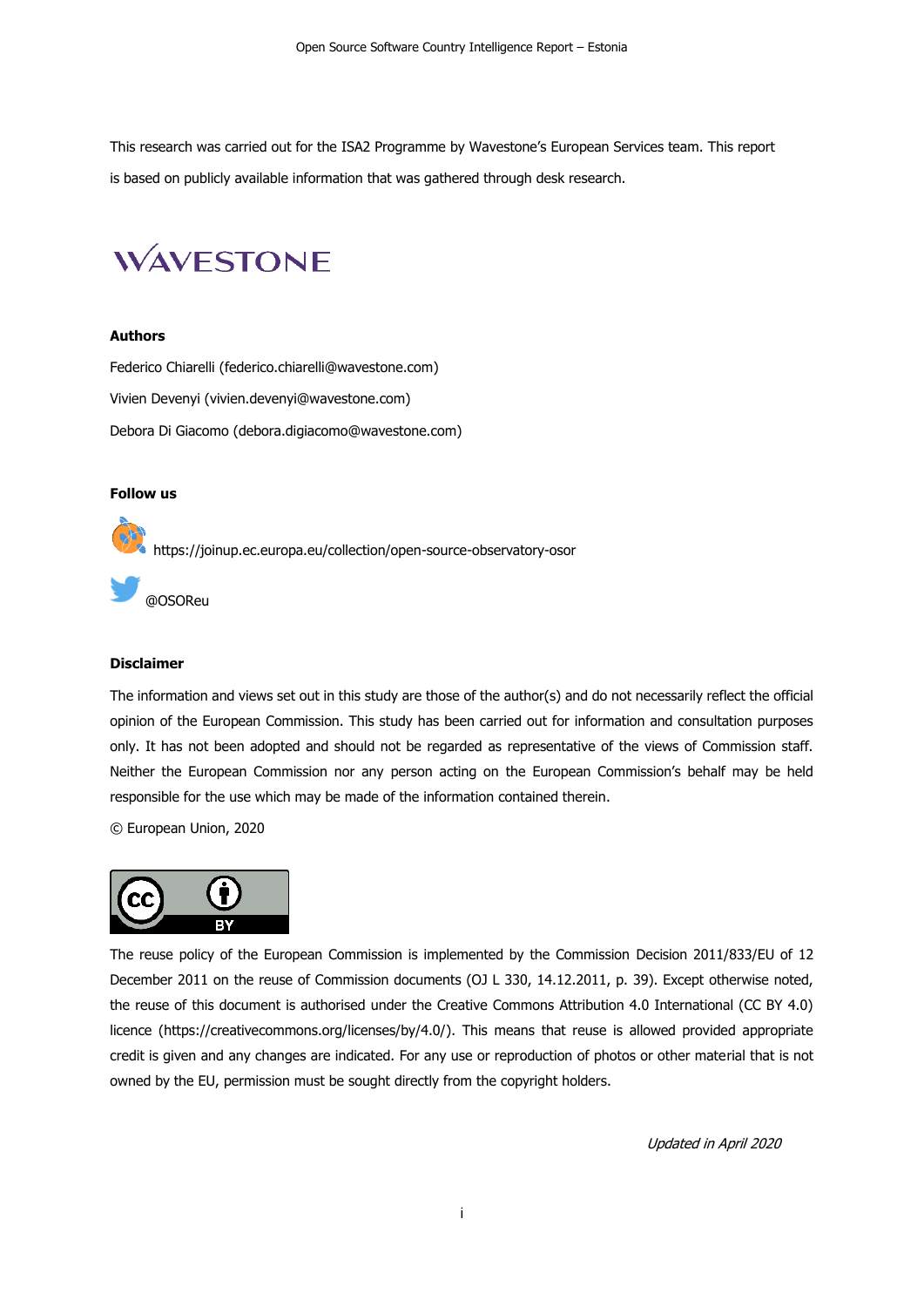# **Table of Contents**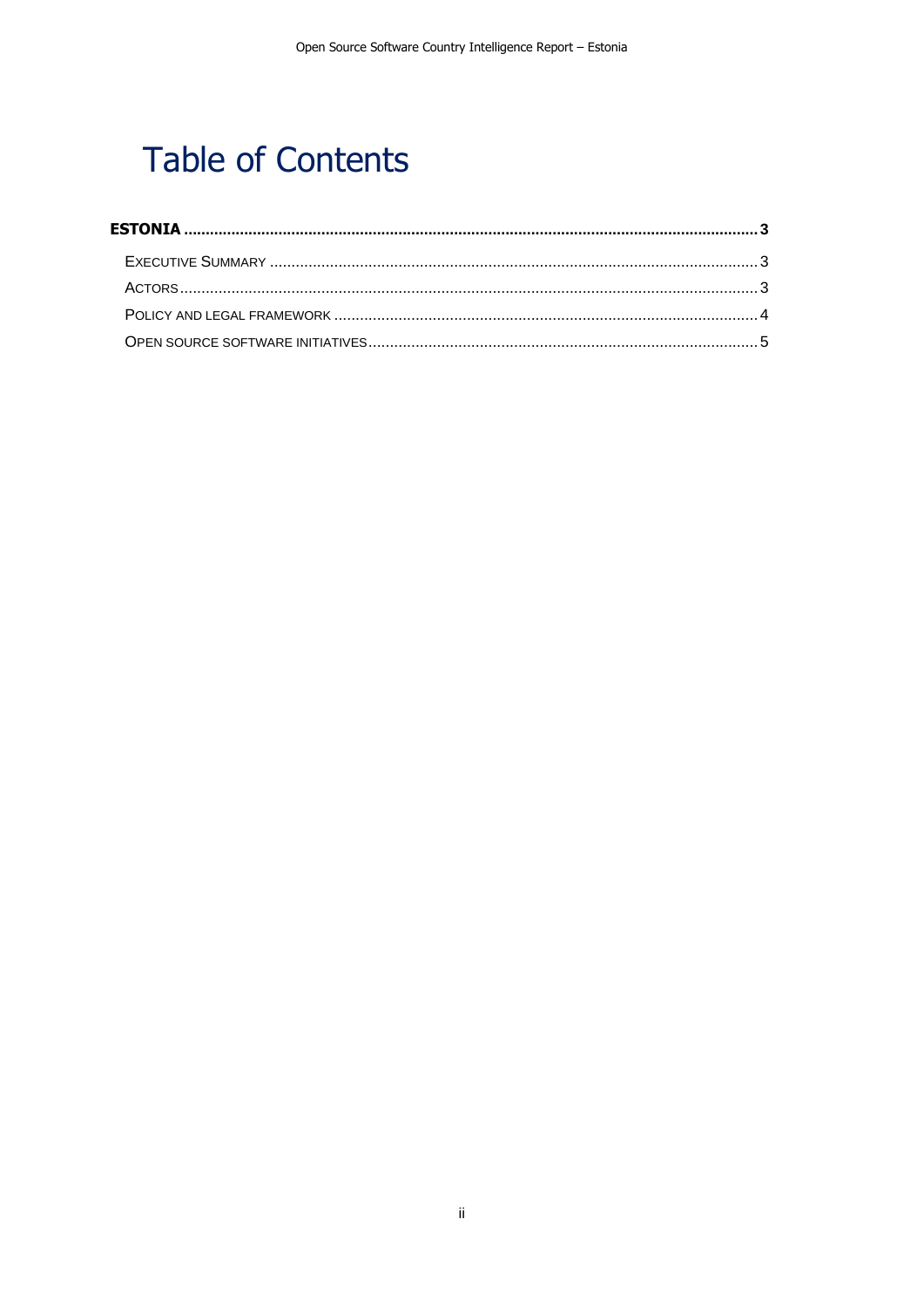# <span id="page-3-0"></span>Estonia

# <span id="page-3-1"></span>Executive Summary

Estonia is a highly digitalised country, with many government agencies working to advance the state's information and communication technologies. The State Information System Authority (RIA) is a state agency operating under the Ministry of Economic Affairs and Communications. Amongst other things, it facilitates secure data exchange between institutions as part of the X-Road initiative and oversees state information systems and databases. Many of its projects are partially based on open source software (OSS).

Additional RIA projects include, for example, Estonia's eVoting system and eID card. Though these projects handle highly sensitive data, there have been no successful hacking attempts at accessing the data, thus highlighting the security of the two systems.<sup>1</sup> The government often co-develops its eGovernment projects with the private sector, as is the case of eID. The software used for digitally signing documents and checking the validity of signatures under the eID project, DigiDoc, is used in various countries over the world. The source codes for all of these aforementioned projects are available on GitHub and are regularly updated.

OSS is an important part of the Estonian interoperability framework. The Interoperability of State Information System: Software Framework of 2012 outlines the necessity of the public sector to consider alternatives to proprietary software. OSS is favoured, but not mandated. Additionally, OSS must be taken into account during public procurement processes, thus keeping in line with the principles of openness that are currently applied to public procurement.

## <span id="page-3-2"></span>Actors

This section presents the policy makers who are active in digitalisation efforts and influence the status of open source in public sector, as well as the main strategic players that work together with the government at all levels to raise awareness on OSS. It must be noted, however, that there appears to be no independent governmental body that is responsible for OSS policies in Estonia.

### Policy makers

• The Ministry of Economic Affairs and Communications (Majandus- ja Kommunikatsiooniministeerium –  $MKM)^2$  is responsible for the development of public services,

<sup>1</sup> <https://www.president.ee/et/ametitegevus/koned/14614-vabariigi-president-konverentsil-world-knowledge-forum/index.html>

<sup>2</sup> <https://www.mkm.ee/et>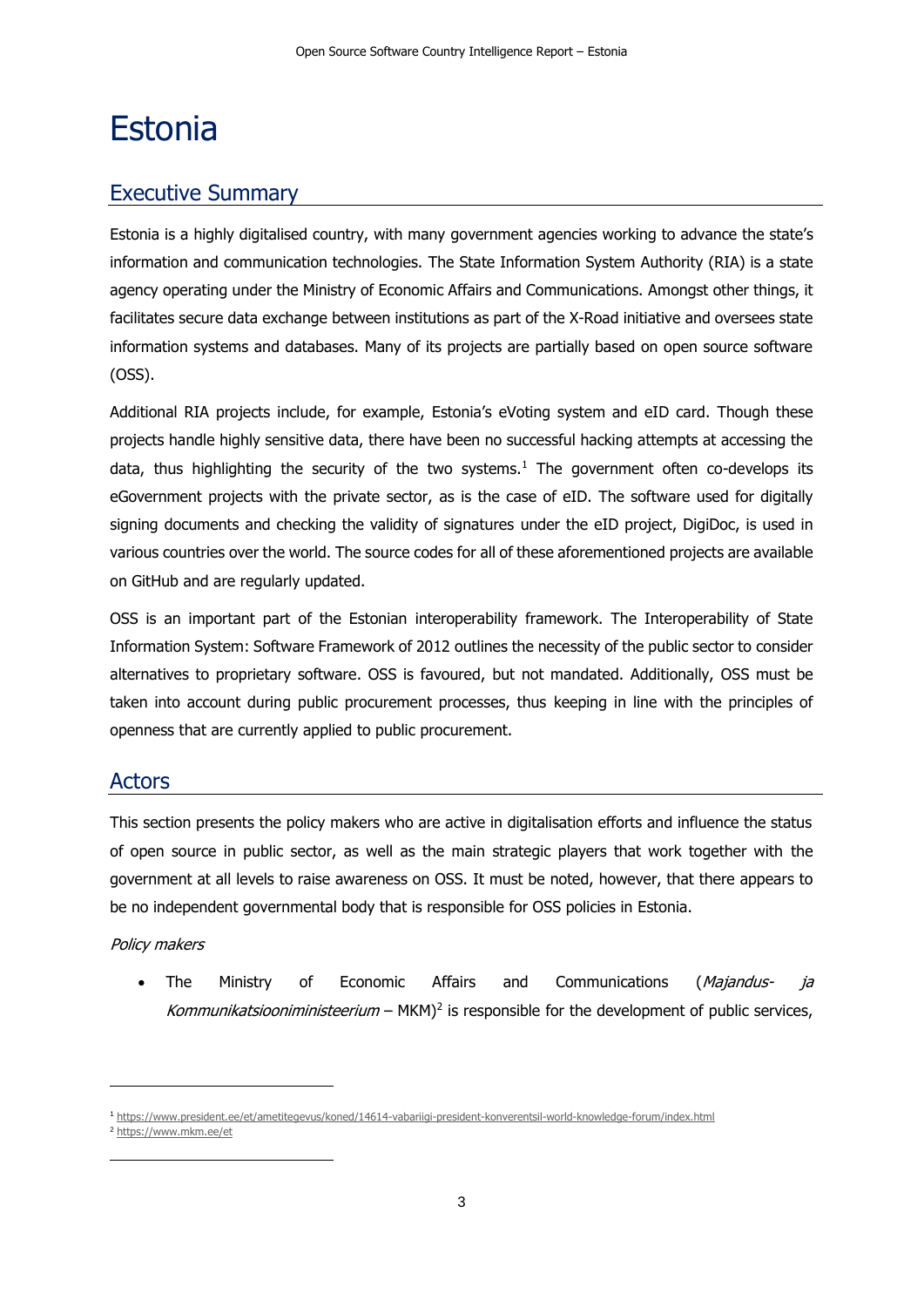standardisation and establishment o fa user-friendly service environment. Within the Ministry, the Information Society Services (ITAO) are active on GitHub<sup>3</sup>.

- The State Information System Authority (*Riigi Infosüsteemi Amet* RIA)<sup>4</sup> is a state agency of the Ministry of Economic Affairs and Communications. RIA coordinates the development and management of the state information system, organises information security activities, and handles security incidents in Estonian computer networks. The RIA consults and monitors public service providers on how to properly manage their information systems. Though OSS does not explicitly fall under its mandate, it oversees the eID, DigiDoc, eVoting, X-Road, and the state authentication service, all of which are partially or fully based on OSS. 5
- The State Information System Management System (Riigi infosüsteemi haldussüsteem RIHA) was established with the aim of gathering a comprehensive overview of the state's IT resources. They provide a public catalogue of all information systems, as well as a repository of documentation and metadata.

#### Strategic player

• Alvatal<sup>6</sup> is a free and OSS association which unites Estonian companies, non-profit associations, and volunteers with the aim of ensuring transparency in software and hardware solutions. Several government bodies have partnered with Alvatal to support their activities. Alvatal is active in the educational sector and has implemented various pilots on cloud computing, desktop migration, and the use of different OSS solutions.

## <span id="page-4-0"></span>Policy and legal framework

This section recapitulates the main OSS related policies and legal acts of the last ten years, including the first known milestone in this domain. The list is presented in a chronological order, starting from the most recent milestone.

- The Digital Agenda 2020<sup>7</sup> document outlines interoperable solutions earmarked for further development in order to ensure that they function securely both nationally and across borders. The Estonian eID, partially based on OSS and shared on GitHub<sup>8</sup>, will be further developed, and it is thought that it is the most widely used OSS platform in Estonia. There are no further mentions of OSS in the document.
- In 2012, the Ministry of Economic Affairs and Communications published the Interoperability of the State Information System: Software Framework<sup>9</sup>. The Framework outlines the principles of

<sup>3</sup> <https://github.com/MKM-ITAO>

<sup>4</sup> <https://www.ria.ee/>

<sup>5</sup> Read more about these initiatives in the Open source software initiatives section of this report.

<sup>6</sup> <http://alvatal.ee/>

<sup>7</sup> [https://www.mkm.ee/sites/default/files/digital\\_agenda\\_2020\\_estonia\\_engf.pdf](https://www.mkm.ee/sites/default/files/digital_agenda_2020_estonia_engf.pdf)

<sup>8</sup> <https://github.com/open-eid>

<sup>&</sup>lt;sup>9</sup> [https://www.mkm.ee/sites/default/files/tarkvara\\_raamistik.pdf](https://www.mkm.ee/sites/default/files/tarkvara_raamistik.pdf)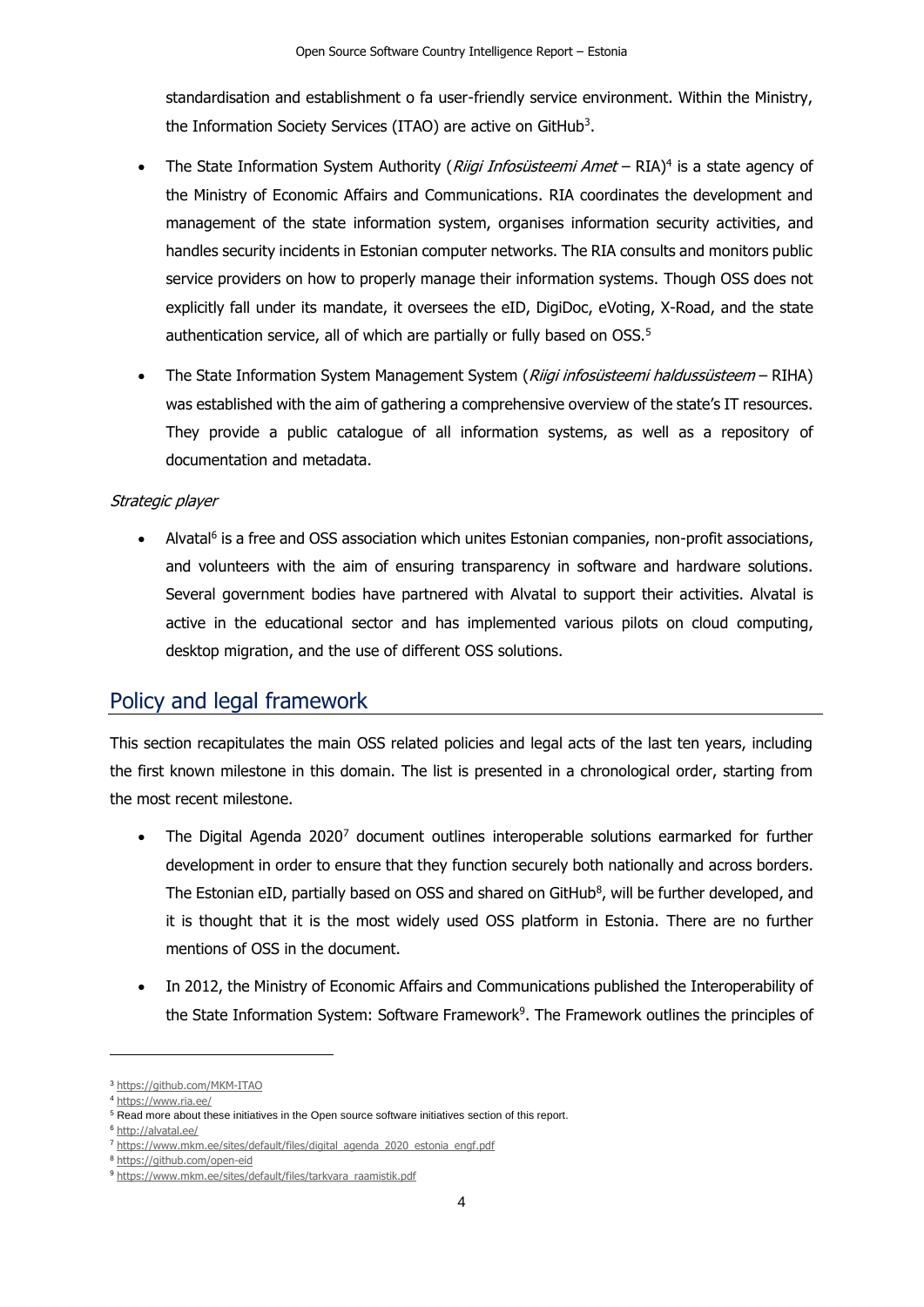procurement, management, and development of public sector software. It covers both proprietary and OSS, and though it favours OSS, it does not impose any restrictions on the development and use of proprietary software. OSS is not widely used in government and there are various challenges, such as lack of experience, hesitancy, and lack of management knowledge. Nevertheless, the public sector is called upon to increase efforts to raise the profile of OSS and reap its benefits by using and further developing it.

- Published in 2011 by the Ministry of Economic Affairs and Communications, the National Interoperability Framework of the State Information System<sup>10</sup> outlines the rules for compliance when public sector institutions are developing information systems. A chapter in the document is dedicated to software and specifications on interoperability and OSS. In the context of the Framework, the public sector must take into consideration alternatives such as open specifications, standards and software: "Public sector institutions should follow the principles of openness when developing the architecture of their information systems and procuring software." If a decision is taken to use proprietary software, it must be suitably justified. Furthermore, when procuring software, OSS alternatives must be taken into account.
- The earliest recommendations on OSS in Estonia date back to 2003, with the Estonian Informatics Centre recommending the use of OSS in the public sector $11$ . The recommendations include, for instance, standardising document formats across the public sector, organising trainings to introduce OSS, installing Linux on workstations, and using OSS components when possible.

## <span id="page-5-0"></span>Open source software initiatives

This section presents an overview of the main OSS related initiatives in Estonia. The list is presented in a chronological order, starting from the most recent initiative.

- Government repository,  $2019^{12}$ : The first version of the government repository platform, Koodivaramu, was launched in 2019. OSS solutions developed for the government are made public and are freely available.
- eVoting, 2017<sup>13</sup>: The Estonian government has developed an eVoting system. It has published the source code for the electronic voting software, the control application, the mixing application, and the audit application. The latest updates are released on GitHub $^{14}$ .

<sup>10</sup> <https://www.mkm.ee/en/objectives-activities/information-society/state-information-system>

<sup>11</sup> https://webzone.ee/zeroconf/materjalid/avatud lahtekoodi kasutamisest eesti avalikus sektoris.pdf

<sup>12</sup> <https://koodivaramu.eesti.ee/>

<sup>13</sup> <https://www.valimised.ee/et>

<sup>14</sup> <https://github.com/vvk-ehk/ivxv>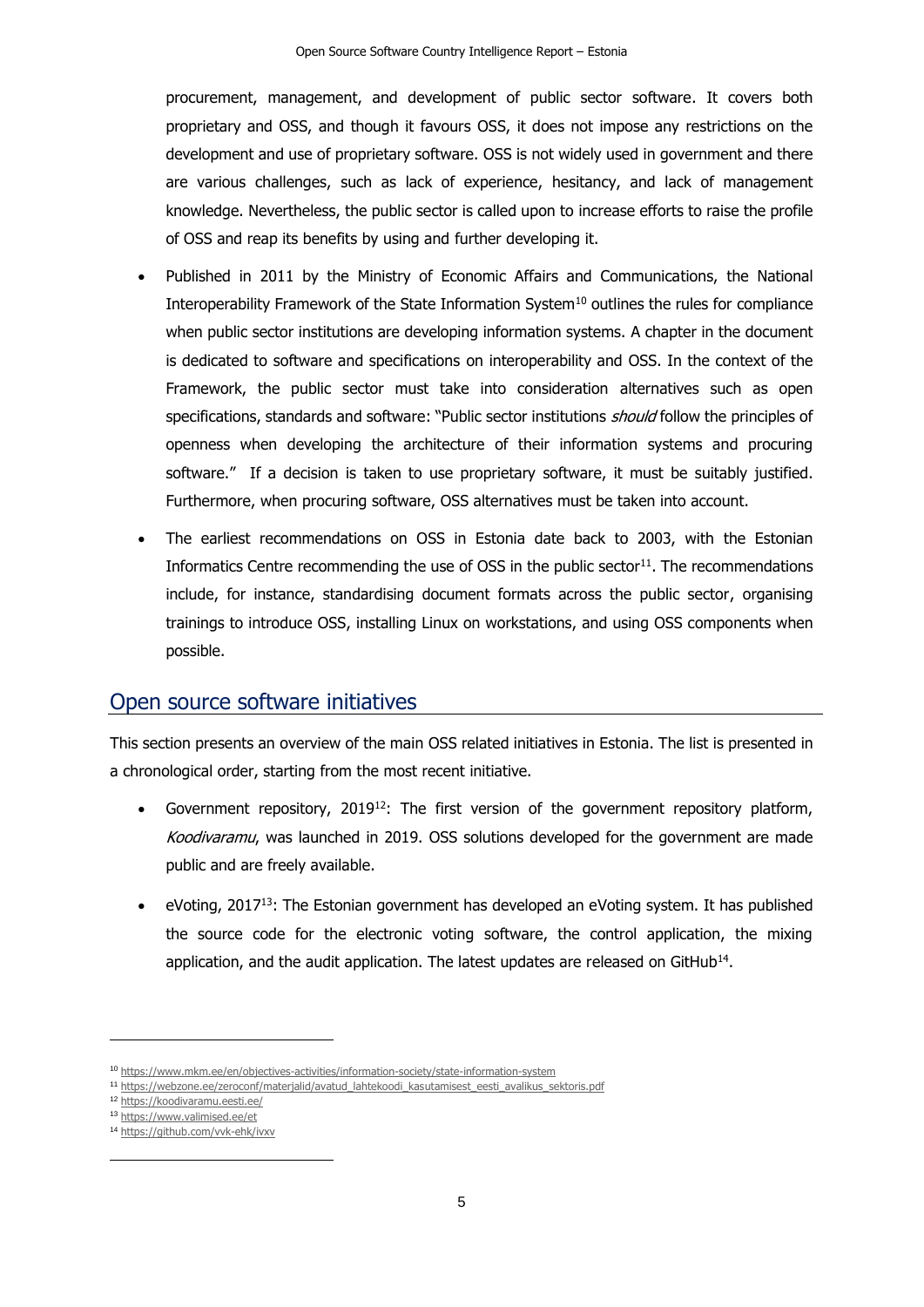- X-Road and NIIS, 2017<sup>15,16</sup>: X-Road, the data exchange layer for information systems used by Estonia and Finland, is a technological and organisational environment enabling a secure Internet-based data exchange between information systems. In 2017, the two countries established the Nordic Institute for Interoperability Solutions (NIIS) in order to deepen their cooperation in a more formal manner and jointly manage the development of X-Road.<sup>17</sup> The entire X-Road source code is publicly available for anyone to use. The X-Road technology is used nationwide in the Estonian public administration and in the Suomi.fi Data Exchange Layer service.
- Open Tartu, 2016<sup>18</sup>: The Smart and Open City of Tartu project began in 2016. The team scrapes information from the Tartu City document registry and presents it in a user-friendly manner for citizens and city officials. Citizens are given the opportunity to participate in the decision-making process, by commenting on documents and attending meetings in order to give feedback.
- Software Freedom Day, 2014<sup>19</sup>: In 2014, Alvatal and the State Information Systems Board organised a Software Freedom Day at the National Library of Estonia. Several presentations at this event focused on the use of OSS in education and in public administrations.
- VOLIS, 2010 $^{20}$ : VOLIS is a local government internet-based information system that follows best practices in eGovernment and helps local governments in Estonia. The software can be used in all Estonian municipalities. The information system service is based on OSS and the owner of the user licence is the state, represented by the Ministry of the Interior.
- $eGover$  ment building blocks<sup>21</sup>: OSS solutions developed by various Estonian government agencies are available on GitHub. The repositories include:
	- $\circ$  A document exchange protocol using X-Road which enables Estonian public sector document management systems to exchange documents on a distributed or decentralised basis<sup>22</sup>;
	- $\circ$  A Personal Data Usage Monitor which offers the citizen a clear overview of the operations performed with his or her data by displaying a comprehensive overview on the eesti.ee portal $^{23}$ ;

<sup>21</sup> <https://github.com/e-gov>

<sup>15</sup> <https://e-estonia.com/solutions/interoperability-services/x-road/>

<sup>16</sup> <https://www.niis.org/>

<sup>17</sup> <https://www.niis.org/history>

<sup>18</sup> <https://github.com/infoaed/opentartu>

<sup>19</sup> <http://alvatal.ee/>

<sup>20</sup> <http://kov.riik.ee/volis/>

<sup>22</sup> <https://github.com/e-gov/DHX>

<sup>23</sup> <https://github.com/e-gov/AJ>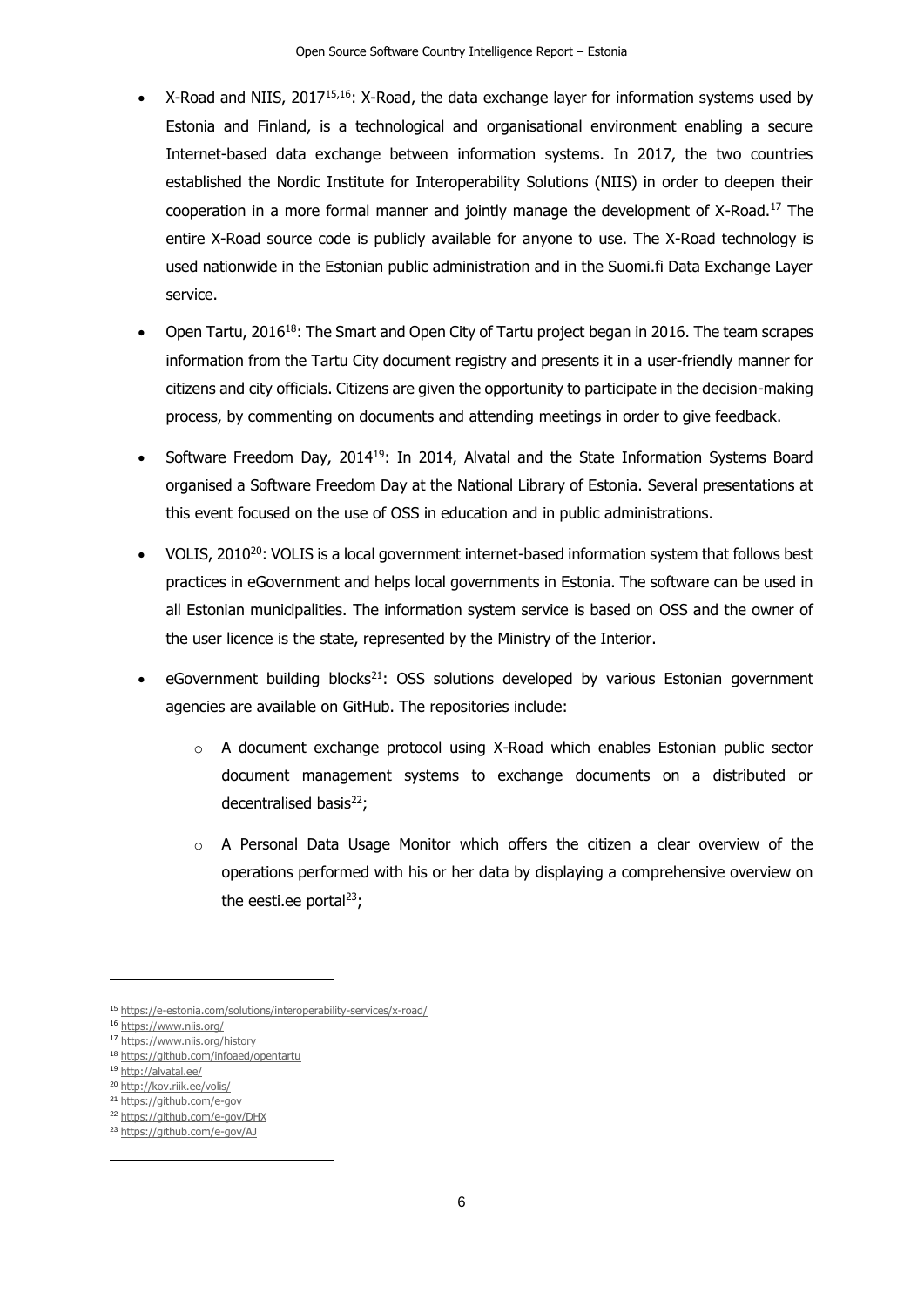- $\circ$  The state authentication service TARA, a centrally provided service with which an institution can authenticate an ID card, mobile ID, smart ID, and also a foreign user in its eService $24$ ;
- The RIHA-Browser, a software application that allows users to browse description and approval decisions<sup>25</sup>;
- o A consent service developed by the State Information System Board which enables the data subject to give consent to a third party for the use of his or her personal data<sup>26</sup>.
- ID card and mobile  $ID^{27}$ : In 2001, the Estonian government, together with the private sector (banks and telecom companies) launched the development of the ID card and mobile-ID which provides secure online identification and authentication. The architecture of the ID software was released for international usage and can be found on GitHub<sup>28</sup>. It is also used for digital signatures, for which the underlying software, DigiDoc, is also available on GitHub.<sup>29</sup> DigiDoc is used all over the world. It was developed by RIA and it allows users to open digitally signed documents, check the validity of signatures, digitally sign, and encrypt data.
- $EUPL^{30}$ : The source code of various government-financed IT systems is based on EUPL. This includes systems such as eHealth, ePolice, eJustice, citizen and business portals, eProcurement and eInvoicing, document exchange, and digital culture portals.
- CitizenOS<sup>31</sup>: CitizenOS is a space where citizens can exchange knowledge and ideas about edemocracy and collectively overcome challenges while making use of innovative technologies. The Citizen OS OSS code was used to set up the citizen initiatives platform $32$ , where petitions can be started, and votes can be collected and sent to the Estonian Parliament.
- Estonian Open Data Portal<sup>33</sup>: Through the Estonian state open data portal, everyone has access to unrestricted access to public sector data, together with the right to re-use and redistribute it. The Estonian portal uses CKAN, the open source data management system.
- TAAT<sup>34</sup>: TAAT is the Estonian Academic Authentication and Authorisation Infrastructure (*Eesti* haridus- ja teadusasutusevahelise autentimise ja autoriseerimise taristu). It enables electronic identities (user accounts) issued by education or research institutions to be used to access

<sup>24</sup> <https://github.com/e-gov/TARA-Doku>

<sup>25</sup> <https://github.com/e-gov/RIHA-Browser>

<sup>26</sup> <https://github.com/e-gov/NT>

<sup>27</sup> <https://www.id.ee/?lang=et>

<sup>28</sup> <http://open-eid.github.io/>

<sup>29</sup> <https://github.com/open-eid>

<sup>30</sup> [https://joinup.ec.europa.eu/sites/default/files/news/attachment/estonia\\_sikkut\\_22may2013.pdf](https://joinup.ec.europa.eu/sites/default/files/news/attachment/estonia_sikkut_22may2013.pdf)

<sup>31</sup> <https://citizenos.com/>

<sup>32</sup> <https://rahvaalgatus.ee/>

<sup>33</sup> <https://opendata.riik.ee/>

<sup>34</sup> <https://taat.edu.ee/main/about/>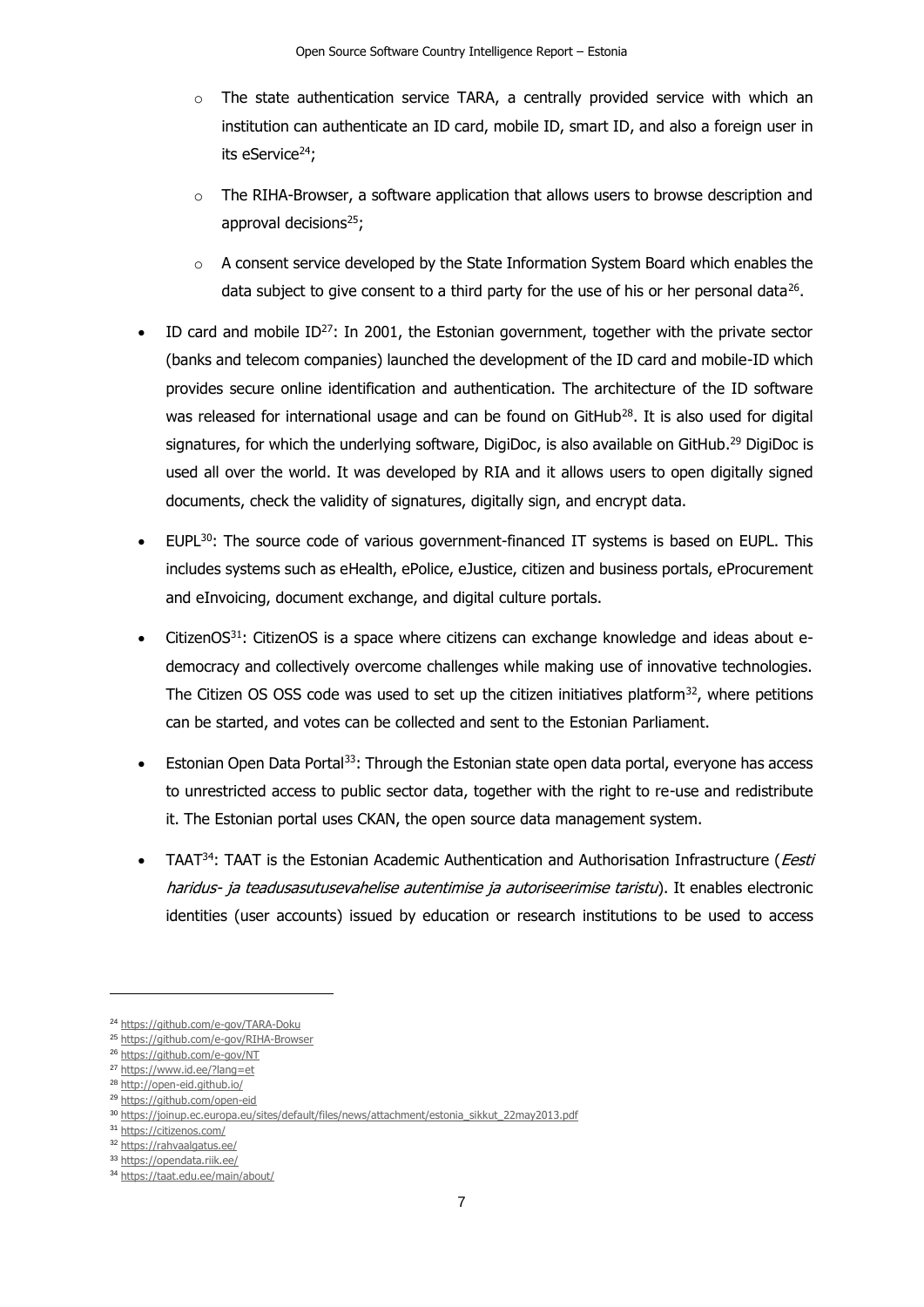several web-based services. Users do not need a separate user account for each service, and can instead use their existing account and authentication system of their home institution.